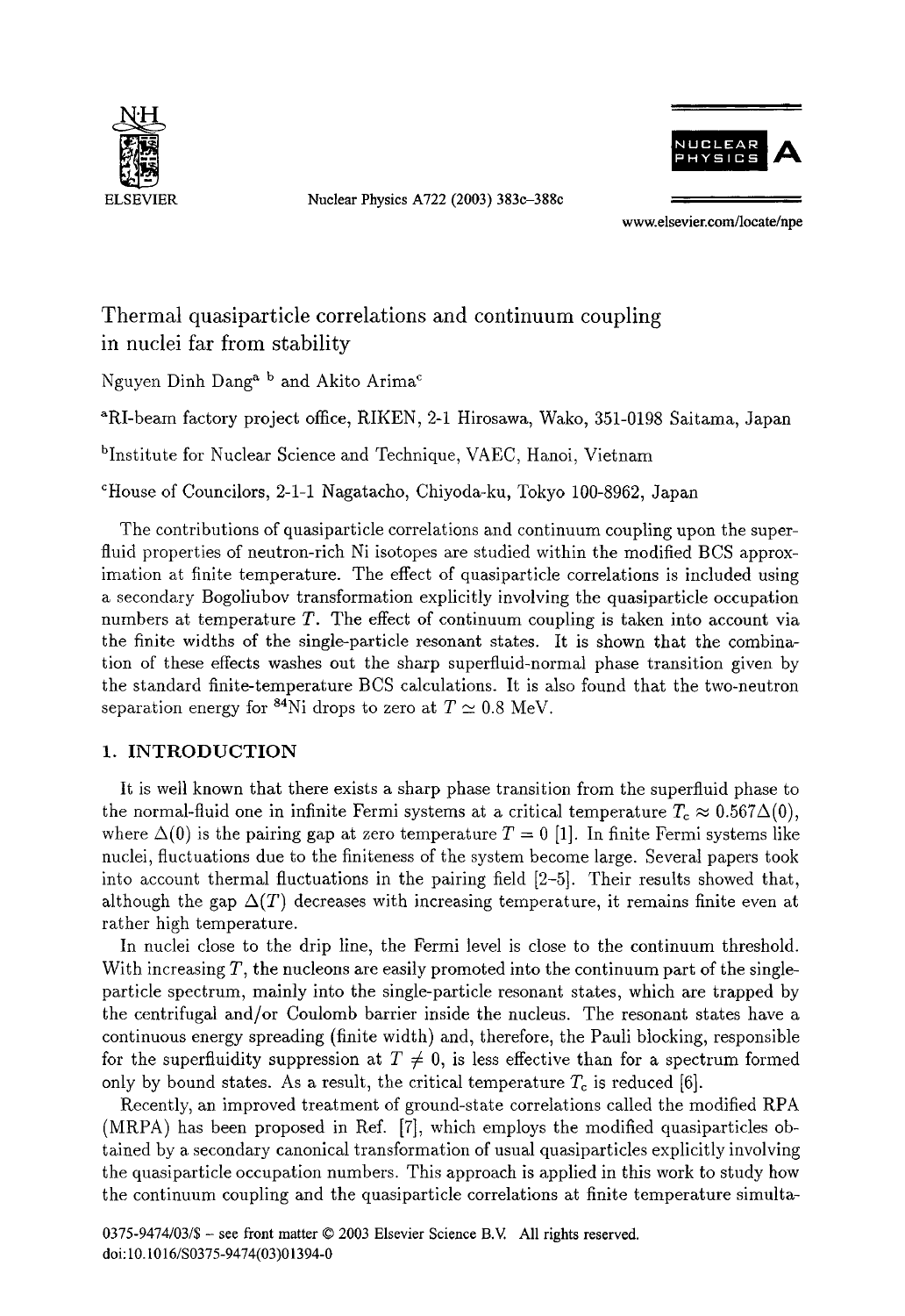neously affect the properties of the superfluid-normal phase transition in neutron-rich Ni isotopes.

#### **2. FORMALISM**

We consider a system of fermions described by the particle creation and destruction operators,  $a_{im}^{\dagger}$  and  $a_{jm}$ , in a spherical mean field, where the single-particle orbitals are labeled by the total angular-momentum quantum numbers  $j$  and  $m$ . The pairing correlations of the system is induced by an attractive two-body force with the pairing constant G. Using the canonical Bogoliubov transformation from the particle operators,  $a_{jm}^{\dagger}$  and  $a_{i\tilde{m}} \equiv (-1)^{j-m} a_{j-m}$ , to the quasiparticle ones,  $\alpha^{\dagger}_{im}$  and  $\alpha_{i\tilde{m}}$ , the pairing Hamiltonian of this system is transformed into the quasiparticle representation, whose explicit form is given in [S,9]. On top of that, following Ref. [7], the quasiparticles are modified by the correlations in the quasiparticle ground state according to the following secondary canonical transformation between the quasiparticle operators  $\alpha_{im}^{\dagger}$ ,  $\alpha_{jm}$ , and the modified ones  $\bar{\alpha}_{jm}^{\dagger}, \bar{\alpha}_{jm}$ :

$$
\bar{\alpha}_{jm}^{\dagger} = \sqrt{1 - n_j} \alpha_{jm}^{\dagger} + \sqrt{n_j} \alpha_{jm} , \quad \bar{\alpha}_{jm} = \sqrt{1 - n_j} \alpha_{jm} - \sqrt{n_j} \alpha_{jm}^{\dagger} , \qquad (1)
$$

where  $n_j$  are the quasiparticle occupation numbers of orbitals  $j$  in the correlated ground state  $|\bar{0}\rangle$ :  $n_j = \langle 0 | \alpha_{im}^{\dagger} \alpha_{jm} |0\rangle \neq 0$ . Using Eq. (1), the transformation from the original particle operators to the modified quasiparticle operators  $\bar{\alpha}_{im}^{\dagger}$ ,  $\bar{\alpha}_{jm}$  becomes

$$
a_{jm}^{\dagger} = \bar{u}_j \bar{\alpha}_{jm}^{\dagger} + \bar{v}_j \bar{\alpha}_{jm} , \quad a_{j\widetilde{m}} = \bar{u}_j \bar{\alpha}_{j\widetilde{m}} - \bar{v}_j \bar{\alpha}_{jm}^{\dagger} , \qquad (2)
$$

with the coefficients  $\bar{u}_j$  and  $\bar{v}_j$  related to the conventional Bogoliubov coefficients  $u_j$  and  $v_j$  as

$$
\bar{u}_j = u_j \sqrt{1 - n_j} + v_j \sqrt{n_j} \ , \quad \bar{v}_j = v_j \sqrt{1 - n_j} - u_j \sqrt{n_j} \ . \tag{3}
$$

We see that the transformation (2) has the same form as the usual Bogoliubov transformation, where the coefficients  $u_j$  and  $v_j$  are replaced with  $\tilde{u}_j$  and  $\tilde{v}_j$ . Therefore, the pairing Hamiltonian expressed in terms or the modified quasiparticles operators  $\bar{\alpha}_{jm}^{\dagger}$  and  $\bar{\alpha}_{jm}$ has the same form as that of the usual quasiparticle Hamiltonian in [8,9] with  $(u, v)$  and  $(\alpha^{\dagger}, \alpha)$  replaced with  $(\bar{u}, \bar{v})$ , and  $(\bar{\alpha}^{\dagger}, \bar{\alpha})$ , respectively. Hence, the modified BCS (MBCS) equations, derived with respect to  $|0\rangle$ , also has the same form as that of the standard BCS equation, namely

$$
\bar{\Delta} = G \sum_{j} \Omega \bar{u}_{j} \bar{v}_{j} = G \sum_{j} \Omega_{j} [(1 - 2n_{j}) u_{j} v_{j} - \sqrt{n_{j} (1 - n_{j})} (u_{j}^{2} - v_{j}^{2})], \qquad (4)
$$

$$
N = 2\sum_{j} \Omega_{j} \bar{v}_{j}^{2} = 2\sum_{j} \Omega_{j} [(1 - 2n_{j})v_{j}^{2} + n_{j} - 2\sqrt{n_{j}(1 - n_{j})}u_{j}v_{j}], \qquad (5)
$$

using Eq. (3). The quasiparticle occupation number  $n_j$  can be determined from the backward amplitudes  $Y_i^{(\nu)}$  of the renormalized RPA (RRPA) equation by solving it selfconsistently with Eqs. (4) and (5) following the procedure discussed in [7,10]. At  $T \neq$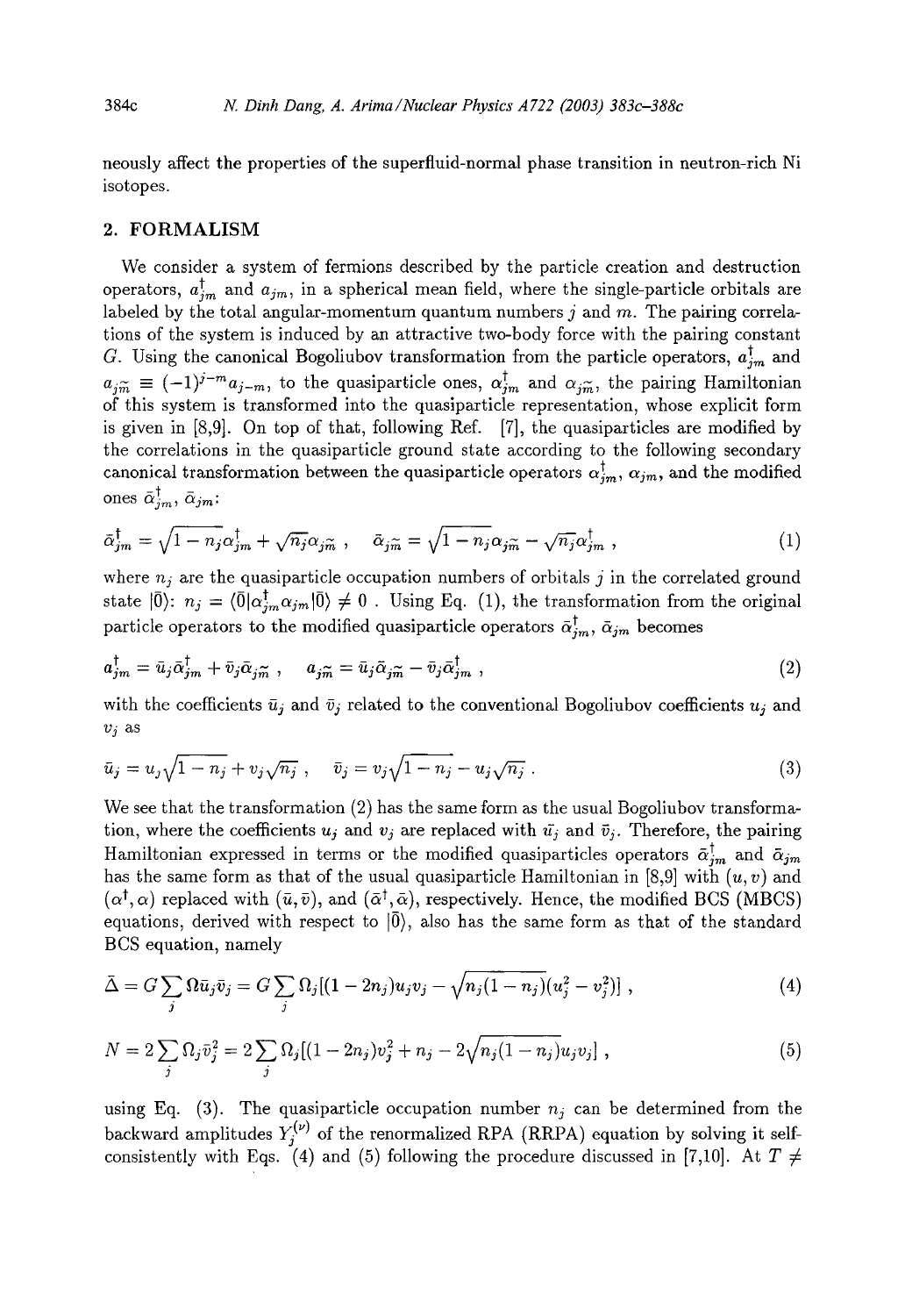0, the statistical approach is often used. Its major assumption is the replacement of the individual compound systems, each with a given intrinsic excitation energy and particle number, by the grand canonical ensemble of nuclei in thermal equilibrium. The nuclear temperature  $T$  and chemical potential  $\lambda$  determine the average excitation energy and average particle number of the system, respectively. The probability for a quantum system to have a given eigenenergy is determined by the density matrix  $\mathcal D$  rather than by a pure wave function. Solving the MBCS and MRPA equations (obtained using a Hamiltonian with monopole pairing) for neutron-rich Ni isotopes at  $T \neq 0$ , we found that the quasiparticle occupation number  $n_i$  is very close to the one given by the Fermi-Dirac distribution of non-interacting Fermi gas

$$
n_j(T) = Tr\{\alpha_{jm}^\dagger \alpha_{jm} \mathcal{D}\} = \frac{1}{e^{E_j/T} + 1} \,,\tag{6}
$$

where  $E_j$  is the quasiparticle energy. Therefore, we approximate  $n_j = n_j(T)$  in all further numerical calculations. Within this approximation, the MBCS equations **(4)** and *(5)*  become the finite-temperature MBCS (FT-MBCS) equations.

The extension of the conventional FT-BCS equations to include the contribution of the continuum single-particle states has been performed in Ref. *[6].* Using the same prescription we can also include the effect of the continuum coupling into the FT-MBCS equations (4) and (5) with  $n_j = n_j(T)$ :

$$
\bar{\Delta} = G \Big\{ \sum_{j} \Omega_{j} [(1 - 2n_{j}) u_{j} v_{j} - \sqrt{n_{j} (1 - n_{j})} (u_{j}^{2} - v_{j}^{2})] + \frac{1}{2} \int g(\epsilon) [(1 - 2n(\epsilon)) u(\epsilon) v(\epsilon) - \sqrt{n(\epsilon)(1 - n(\epsilon))} (u^{2}(\epsilon) - v^{2}(\epsilon))] d\epsilon \Big\},
$$
\n
$$
N = 2 \sum_{j} \Omega_{j} [(1 - 2n_{j}) v_{j}^{2} + n_{j} - 2\sqrt{n_{j} (1 - n_{j})} u_{j} v_{j}]
$$
\n(7)

$$
+\int g(\epsilon)\Big[(1-2n(\epsilon))v^2(\epsilon)+n(\epsilon)-2\sqrt{n(\epsilon)(1-n(\epsilon))}u(\epsilon)v(\epsilon)\Big]d\epsilon\;, \tag{8}
$$

where  $n(\epsilon)$  is obtained from  $n_j(T)$  replacing the discrete single-particle energy  $\epsilon_j$  with the integration parameter  $\epsilon$ . In the resonant-continuum BCS equations, the variation of the matrix elements of the interaction in the energy region of a resonance is in fact taken into account through the continuum level density  $g(\epsilon)$ . The continuum usually contributes through a few narrow and well separated resonant states [6]. Therefore one can replace in the equations above the continuum level density with [ll]

$$
g(\epsilon) = \frac{1}{\pi} \sum_{j} (2j+1) \frac{\frac{1}{2} \Gamma_j}{(\epsilon - \epsilon_j)^2 + (\frac{1}{2} \Gamma_j)^2} \,. \tag{9}
$$

where  $\epsilon_j$  and  $\Gamma_j$  are the energy and the width of the resonance state with angular momentum *j,* respectively. In the limit of zero widths, the RHS of Eq. (9) becomes a sum of  $\delta$ -functions, recovering the level density of the bound spectrum.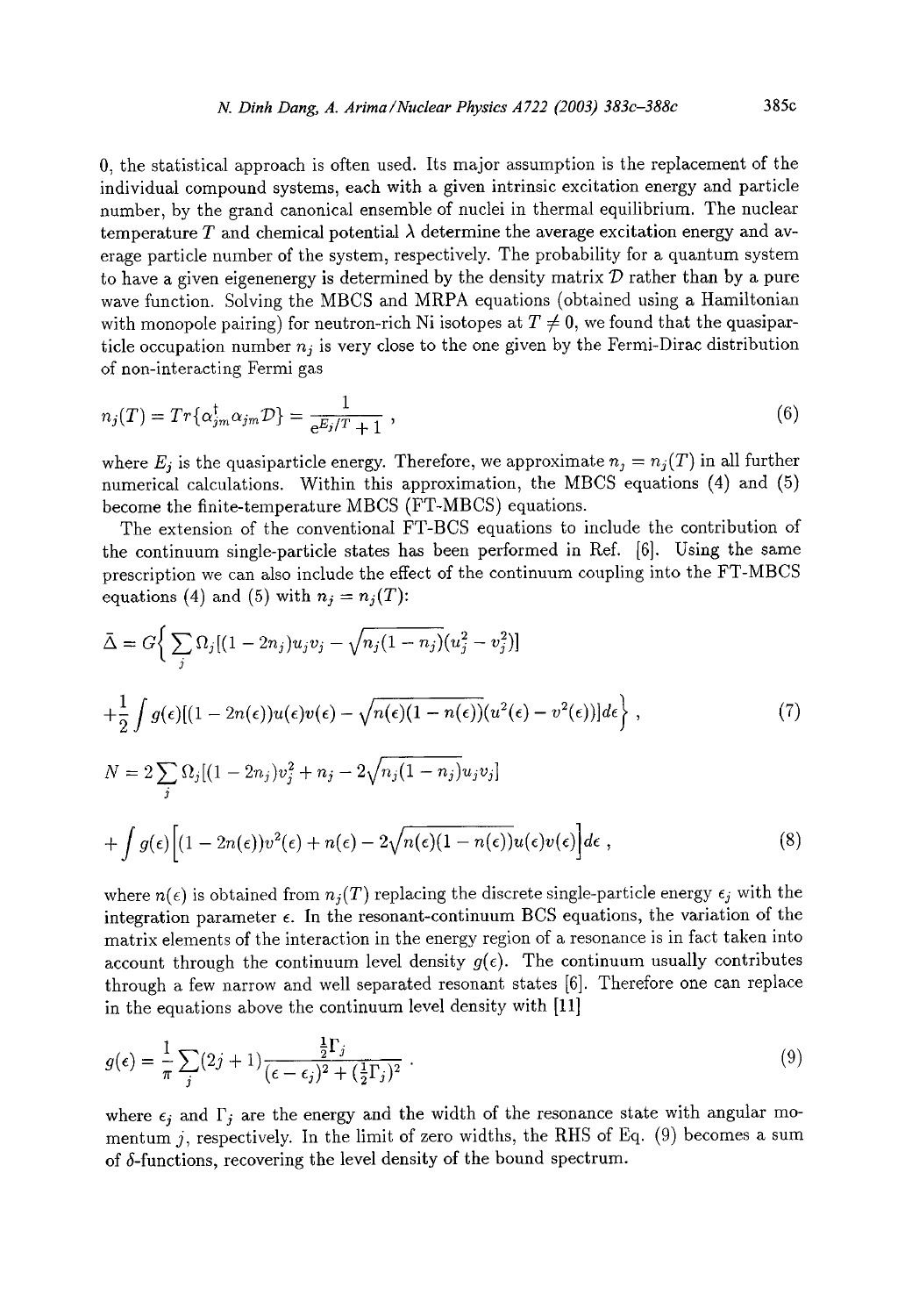| shell | state       | $\epsilon_j$ (MeV) | $\Gamma_i/\overline{2}$ (MeV) |
|-------|-------------|--------------------|-------------------------------|
|       | $1g_{7/2}$  | 4.229              | 0.171                         |
| 50-82 | $2f_{7/2}$  | 3.937              | 1.796                         |
|       | $1h_{11/2}$ | 3.334              | 0.014                         |
|       | $2d_{3/2}$  | 1.338              | 0.489                         |
|       | $3s_{1/2}$  | $-0.284$           |                               |
|       | $2d_{5/2}$  | $-0.80$            |                               |
| 28-50 | $1g_{9/2}$  | $-4.398$           |                               |
|       | $1f_{5/2}$  | $-5.623$           |                               |
|       | $2p_{1/2}$  | $-5.649$           |                               |
|       | $2p_{3/2}$  | $-7.836$           |                               |

#### **3. NUMERICAL RESULTS**

TABLE I. Neutron single-particle states used in calculations for  $68-84$ Ni isotopes.

The neutron single-particle states used in the present calculations are shown in Table I. They were calculated using a Woods-Saxon potential with the depth  $V_0 = 40$  MeV, radius  $R_0 = 1.27$  fm, and surface thickness  $a = 0.67$  fm. For the spin-orbit interaction we use a Woods-Saxon potential with the same values for the radius *Ro* and surface thickness *a,*  but the depth is changed to the value  $V_{so} = 21.43$  MeV. These parameters are chosen so that the obtained single-particle spectrum for  $^{78}$ Ni is similar to that given by the Skyrme - HF calculations. The widths of these resonant states are shown in the fourth column of the Table I. Their effects on the pairing correlations, both in resonant-continuum BCS and MBCS equations, appear through the continuum level density. In order to see these effects we perform also a calculation in which the resonant states are treated as quasibound states, i.e., replacing in the BCS equations the continuum level density with the Dirac  $\delta$ -function. These calculations will be quoted below as quasibound BCS and quasibound MBCS. The pairing matrix elements are considered equal with the constant  $G = 0.214$ MeV in all the calculations. This value gives within the quasibound BCS a pairing gap of 1.3 MeV for <sup>84</sup>Ni at  $T = 0$ , as in Ref. [6].

The pairing gaps for some Ni isotopes are plotted in Fig. 1 as a function of temperature. As in [6], one notices a reduction of the gap due to the finite widths of the resonant states. This effect is enhanced in the vicinity of the drip line. Although  $T_c$  is significantly diminished due to the finite widths of the resonant states, the ratio  $T_c/\Delta(0)$  remains close to 0.57 in both calculations. The situation changes when together with the continuum coupling we introduce the effect of the thermal quasiparticle correlations. As compared to the quasibound BCS, the quasibound-modified BCS predicts a slower decrease of pairing gap with increasing temperature. The sharp superfluid-normal phase transition occurs at a much higher temperature. However, as the thermal quasiparticle correlations decrease with increasing the particle number, the slopes of two curves are getting closer. Taking the widths of the resonant states into account, the MBCS predicts a slower decrease of the gap than that given by the quasibound MBCS as the temperature increases. This is due to the fact that, with increasing the temperature, the Pauli blocking becomes less effective due to the spreading of the resonant states. The gap obtained within the resonant-continuum MBCS remains finite as a long tail extended to  $T > 2$  MeV. It is important to point out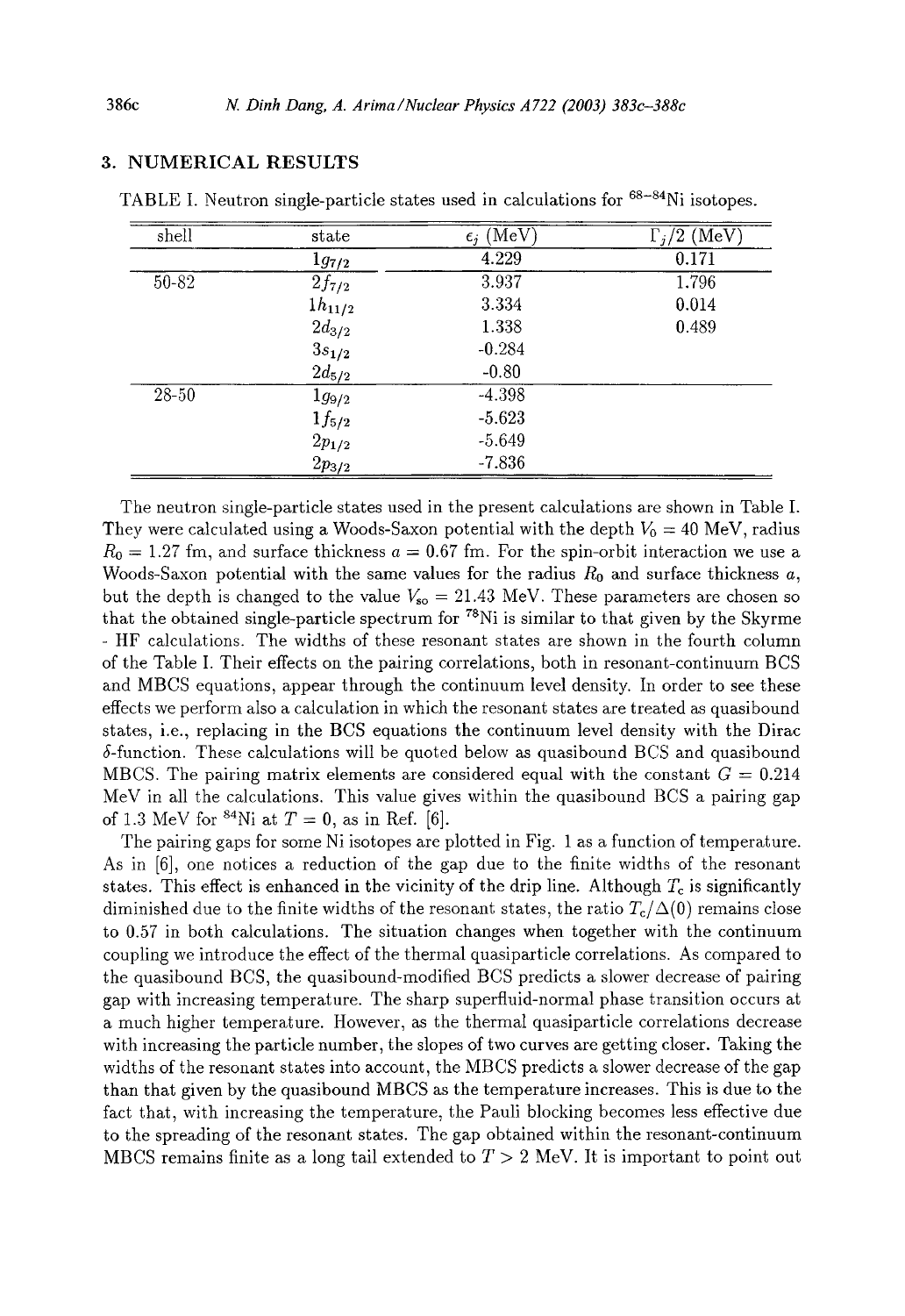that, in contrast to the quasibound-MBCS calculations, the values of the gap obtained within the resonant-continuum MBCS never cross zero. In general, we found that by introducing the width of the resonances into the MBCS equations the sharp superfluidnormal phase transition is washed out for all the isotopes under consideration.



Figure 1. Pairing gaps for as a function of temperature. The dashed, dotted, dash-dotted, and solid lines represent the solutions of the quasibound BCS, resonant-continuum BCS, quasibound MBCS, and resonant-continuum MBCS, respectively.

A particular interest in the study of unstable nuclei is the identification of the location of the two-neutron drip line. One of the quantities that provide the relevant information of the two-neutron drip line is the two-neutron separation energy  $S_{2n} = \mathcal{E}(N-2,Z)$  $\mathcal{E}(N, Z)$ , where  $\mathcal E$  is the total energy of the system. A nucleus with N neutrons is beyond the two-neutron drip line if *S2%* becomes negative. Using this quantity, it has been found by the recent continuum HFB calculations in Ref.  $[12]$  that the heaviest bound Ni isotope is  $86$ Ni.

The two-neutron separation energies  $S_{2n}$  calculated within the BCS and MBCS approximations with continuum coupling via the widths of resonant states are plotted in Fig. 2 (a) and (b), respectively, against the mass number *A* for the Ni isotopes under consideration at several temperatures. It is seen that the decrease of  $S_{2n}$  with increasing A is smoother within the MBCS approximation than the BCS one, especially with increasing temperature. This is a direct consequence of the smooth temperature dependence of the pairing gap within the MBCS discussed previously. A particular interesting feature revealed by this figure is the reduction of two-neutron separation energy with increasing *T*  within the MBCS approximation for the isotopes close to the drip line. Thus, the value of  $S_{2n}$  for <sup>84</sup>Ni drops from around 1 MeV at  $T = 0.3$  MeV to almost zero at  $T = 0.8 \sim 1$ MeV (See Fig. 2 (b)). This does not happen within the BCS approximation (See Fig. 2 (a)). This observation suggests that thermal quasiparticle correlations, which are taken into account within the MBCS approximation, may cause the two-neutron drip line to be reached at <sup>84</sup>Ni, i.e. at two mass units earlier, at  $T = 0.8 \sim 1$  MeV.

In conclusion we have studied how the thermal quasiparticle fluctuations and the continuum coupling affect the pairing correlations in neutron-rich Ni isotopes. The results show that the combined effect of the thermal quasiparticle correlations and of continuum